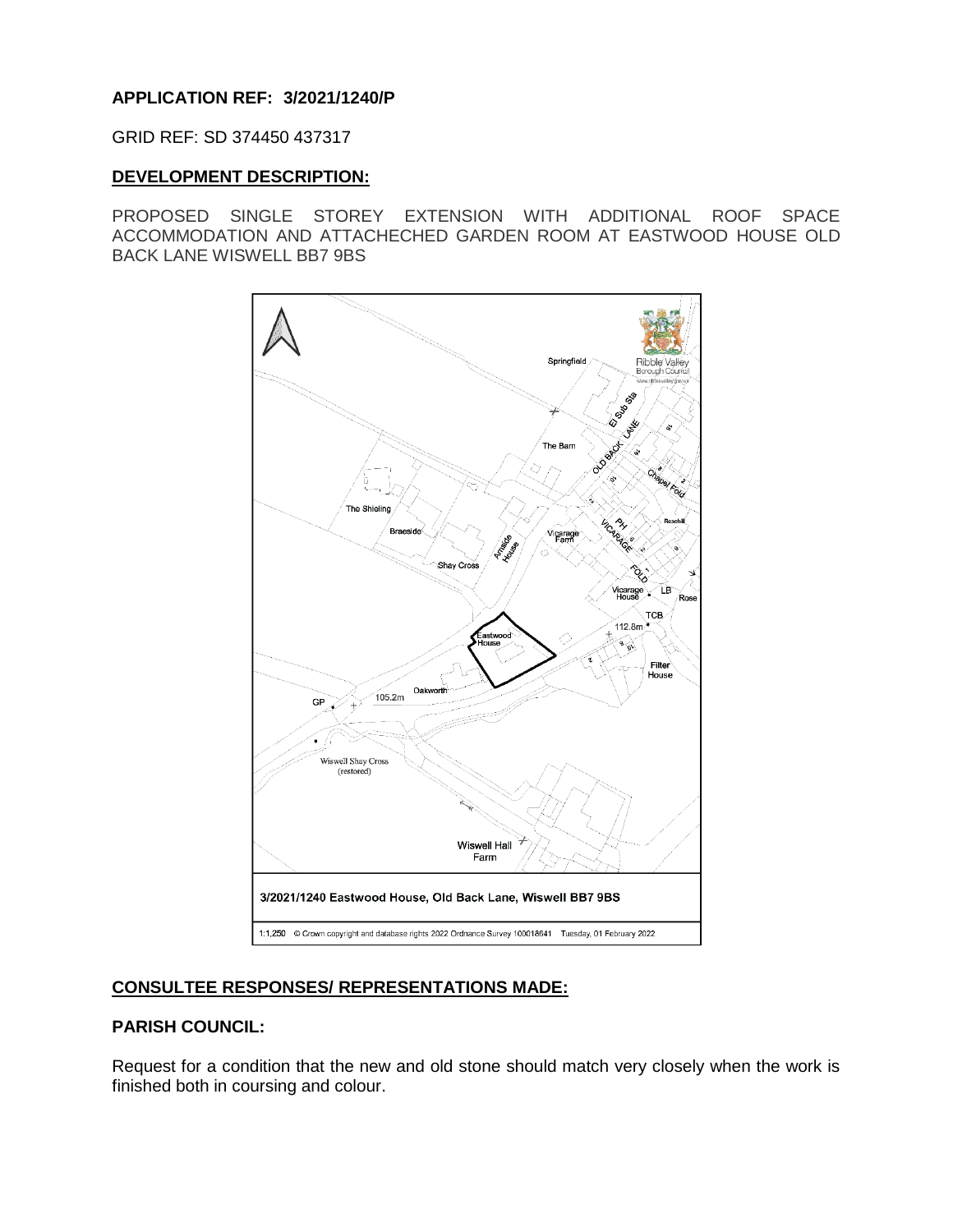## **HISTORIC ENGLAND:**

On the basis of the information available to date, we do not wish to offer any comments. We suggest that you seek the views of your specialist conservation and archaeological advisers, as relevant. It is not necessary for us to be consulted on this application again, unless there are material changes to the proposals.

## **ADDITIONAL REPRESENTATIONS:**

None

## 1. **Site Description and Surrounding Area**

1.1 The site is at the entrance to Wiswell and has a double road side frontage situated within the Wiswell Conservation Area and has an elevated road side location with prominent views from Pendleton Road.

## 2. **Proposed Development for which consent is sought**

- 2.1 The development as originally proposed was for an extension on the side and rear to incorporate a hipped roof orangery on the rear facing south elevation and a double garage and bedroom accommodation on the side elevation measuring 8 m by 11m and maximum height of 6 m. The proposal has been significantly amended with the orangery deleted and the size of the side extension reduced in size and the dormers removed from the design.
- 2.2 The roof of the extension is a pitched roof and materials stone and slate.

#### 3. **Relevant Planning History**

3/1988/0338- New detached dwelling. AC

#### 4. **Relevant Policies**

Policy DMG1: General Considerations. Policy DME4: Protecting Heritage Assets National Planning Policy Framework (NPPF) Wiswell Conservation Area Appraisal and Management Guidance

#### 5. **Assessment of Proposed Development**

#### 5.1 Principle

5.1.1 It is normally the case that the principle of a domestic extension is acceptable subject to normal Development Management criteria having regard to residential amenity and design issues including in this instance Heritage issues.

#### 5.2 Highway Safety and Accessibility

5.2.1 The proposal includes garaging space within the site and has no alteration to the existing access point to warrant any highway concerns.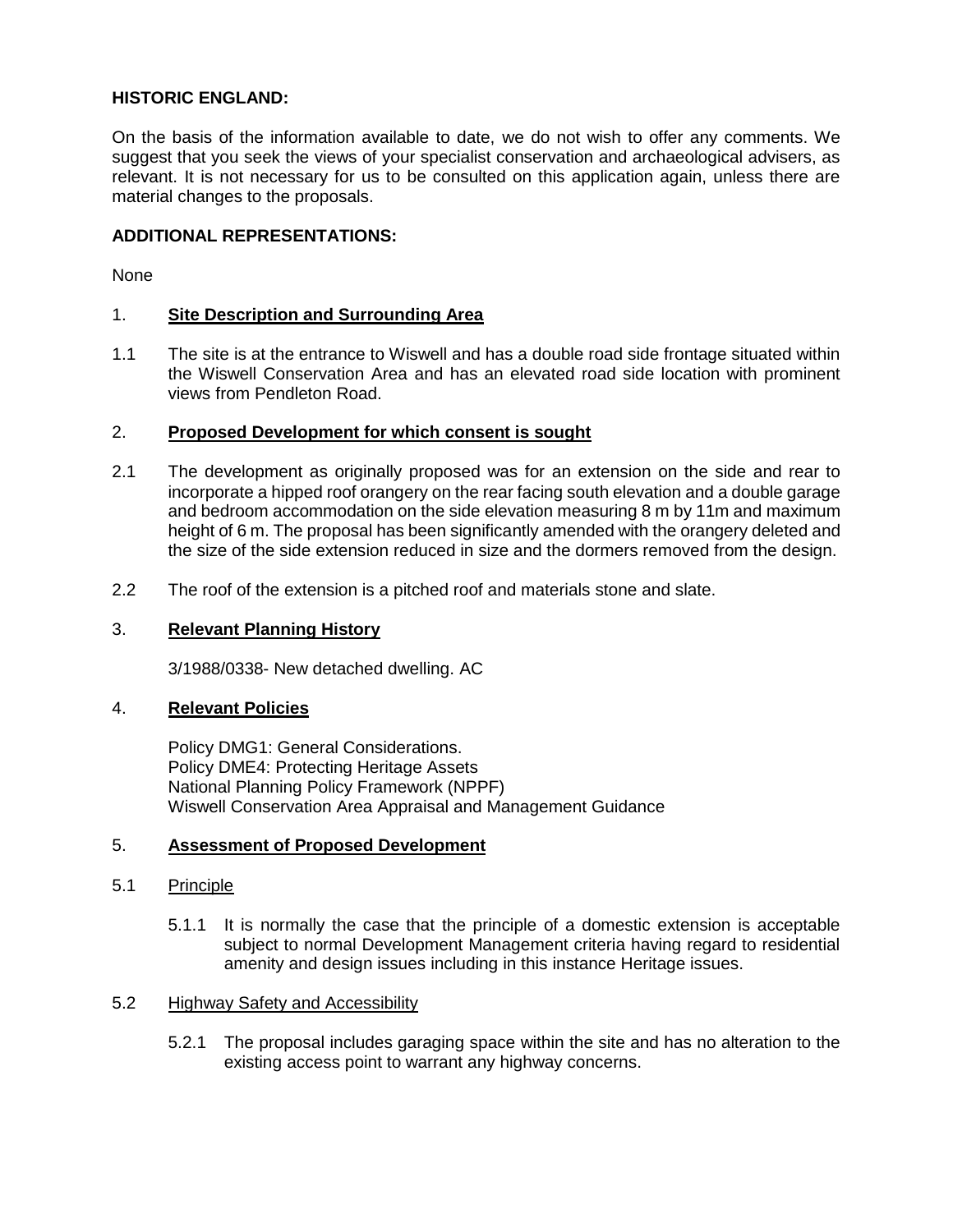## 5.3 Design

5.3.1 Following negotiation the proposal has been significantly amended with the deletion of the orangery on the south elevation, a reduction in size and height of the side extension and a change in design with the deletion of dormers being replaced by rooflights. At the time of preparing this report plans have not been received to reflect the changes agreed following a site visit.

The materials are to be natural stone and blue slate roof.

## 5.4 Heritage/Cultural

- 5.4.1 This proposal falls within the Wiswell Conservation Area and situated in a raised position and a prominent part of the Conservation Area. The existing building is relatively new and constructed of stone and blue slate roof.
- 5.4.2 The Councils Conservation officer had concerns regarding the prominent nature of the extension and impact on the Conservation Area and harm to the setting of nearby Listed Building. The original concerns are noted but the revised scheme does overcome some of the design issues in relation to the visual impact including the impact on the building, Conservation Area and wider setting. It is now considered to have an acceptable impact.
- 5.4.3 It is considered that the new scheme offers a better visual solution to the previous scheme as a result of the design changes and reduction in the size of the extension including the deletion of the prominent orangery structure.

#### 5.5 Residential Amenity/ Noise

5.5.1 The extension would not have any significant impact on adjacent residential amenity in relation to overlooking or other such amenity issues.

## 6. **Conclusion**

6.1 Consideration has been given to the public benefit, which is limited, and importance and weight to the duty at Section 66 of the Planning Listed Buildings and Conservation Areas Act 1990 and it is concluded to have an acceptable impact.

**RECOMMENDED:** That the application be APPROVED subject to the following conditions:

#### *Time*

1. The development hereby permitted shall be commenced before the expiration of three years from the date of this permission.

REASON: Required to be imposed pursuant to Section 91 of the Town and Country Planning Act 1990 as amended by Section 51 of the Planning and Compulsory Purchasing Act 2004.